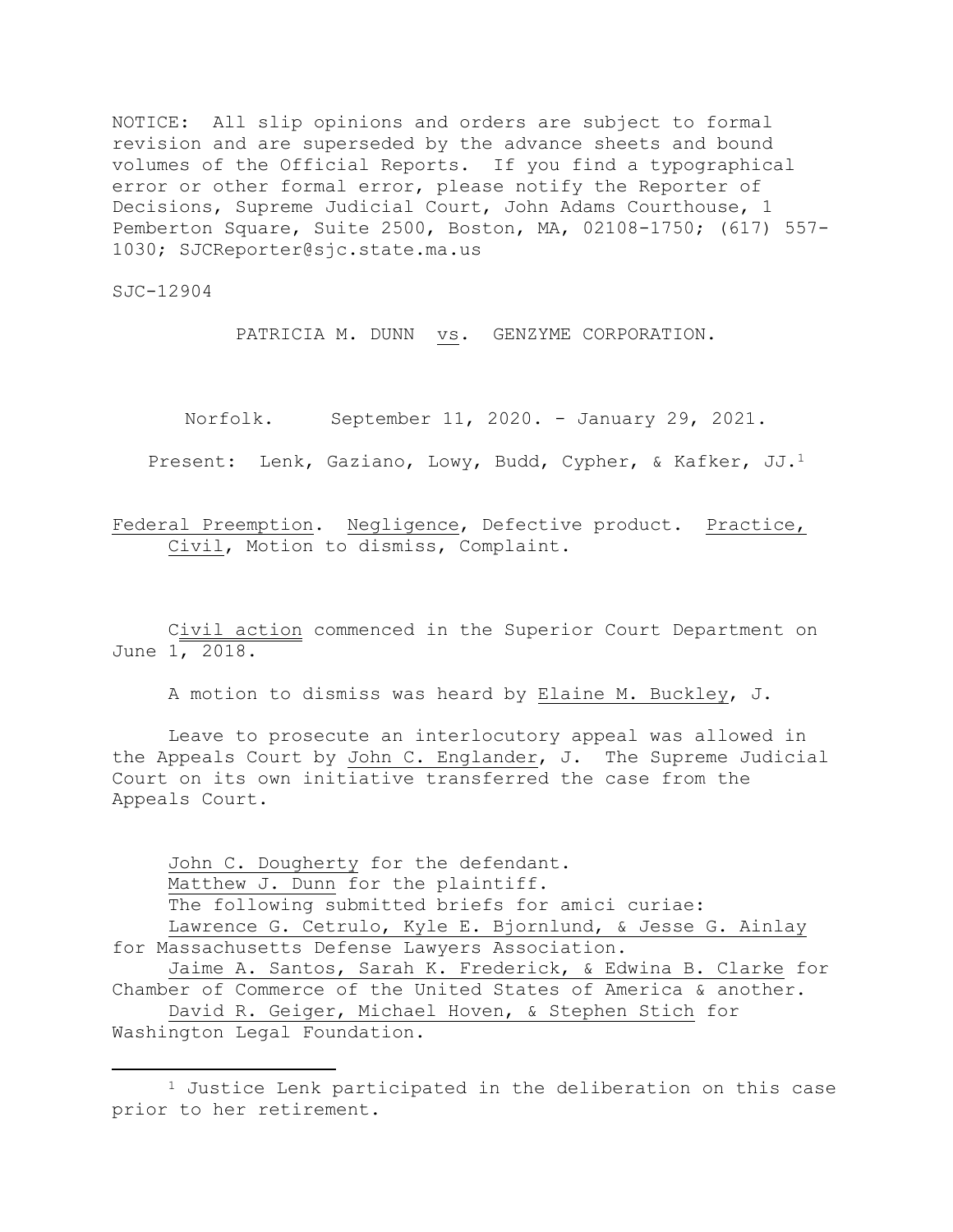GAZIANO, J. We are asked in this case involving claims of personal injury and product liability against the manufacturer of a medical device to decide whether Federal law preempts the plaintiff's State law claims because the device is regulated under the Medical Device Amendments (MDA), 21 U.S.C. §§ 360c et seq., of the Food, Drug, and Cosmetic Act, 21 U.S.C. §§ 301 et seq. State law claims survive preemption under the MDA so long as these claims parallel, rather than supplement, Federal requirements. See Riegel v. Medtronic, Inc., 552 U.S. 312, 330 (2008). Under this standard, plaintiffs need not specify the precise defect in the medical device nor the specific Federal regulatory requirement allegedly violated in order to survive a motion to dismiss. No heightened pleading standard is required. Rather, we conclude that plaintiffs asserting parallel State law claims may do so with no greater degree of specificity than otherwise required under Iannacchino v. Ford Motor Co., 451 Mass. 623, 636 (2008).

While all of the plaintiff's State law claims here properly parallel the Federal requirements, none of them is sufficiently pleaded under Iannacchino, supra, to survive the manufacturer's motion to dismiss. Accordingly, the Superior Court judge's decision denying the manufacturer's motion to dismiss must be reversed.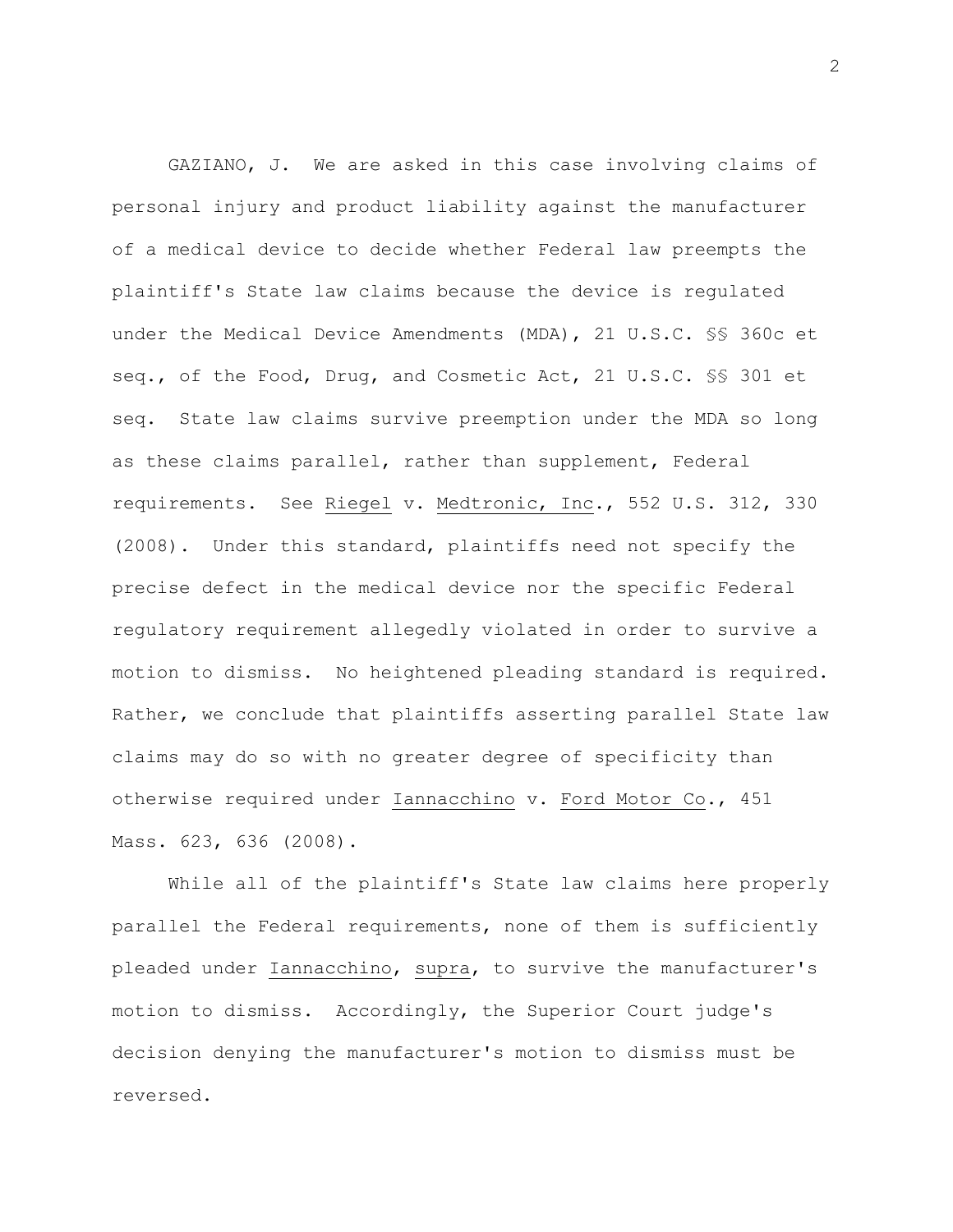1. Statutory background. Congress adopted the MDA in 1976, in response to the perceived failure of the various States to provide for the adequate regulation of new medical devices. See generally Medtronic, Inc. v. Lohr, 518 U.S. 470, 475-477 (1996) (Lohr). In an effort to establish regulatory uniformity and enhance consumer protection, the MDA thus "swept back some state obligations and imposed a regime of detailed federal oversight." Riegel, 552 U.S. at 316.

The MDA establishes three classes of medical devices, and corresponding levels of oversight, depending on the risks they present to the public. Class III devices -- those "purported or represented to be for a use in supporting or sustaining human life or for a use which is of substantial importance in preventing impairment of human health," as well as those that "present[] a potential unreasonable risk of illness or injury" - - are subject to the most stringent oversight. 21 U.S.C.  $\S$  360c(a)(1)(C)(ii)(I),(II). Such devices generally are subject to a "rigorous" premarket approval process by the Food and Drug Administration (FDA). See Lohr, 518 U.S. at 477. This process includes, among other precautions, a review of the device's proposed labeling to evaluate the safety and effectiveness of using the device under the conditions set forth on the label, 21 U.S.C. § [360c\(a\)\(2\)\(B\),](https://1.next.westlaw.com/Link/Document/FullText?findType=L&pubNum=1000546&cite=21USCAS360C&originatingDoc=I0cdda5b9df5c11dc8dba9deb08599717&refType=RB&originationContext=document&transitionType=DocumentItem&contextData=(sc.Default)#co_pp_f93f00008d291) and to ensure that the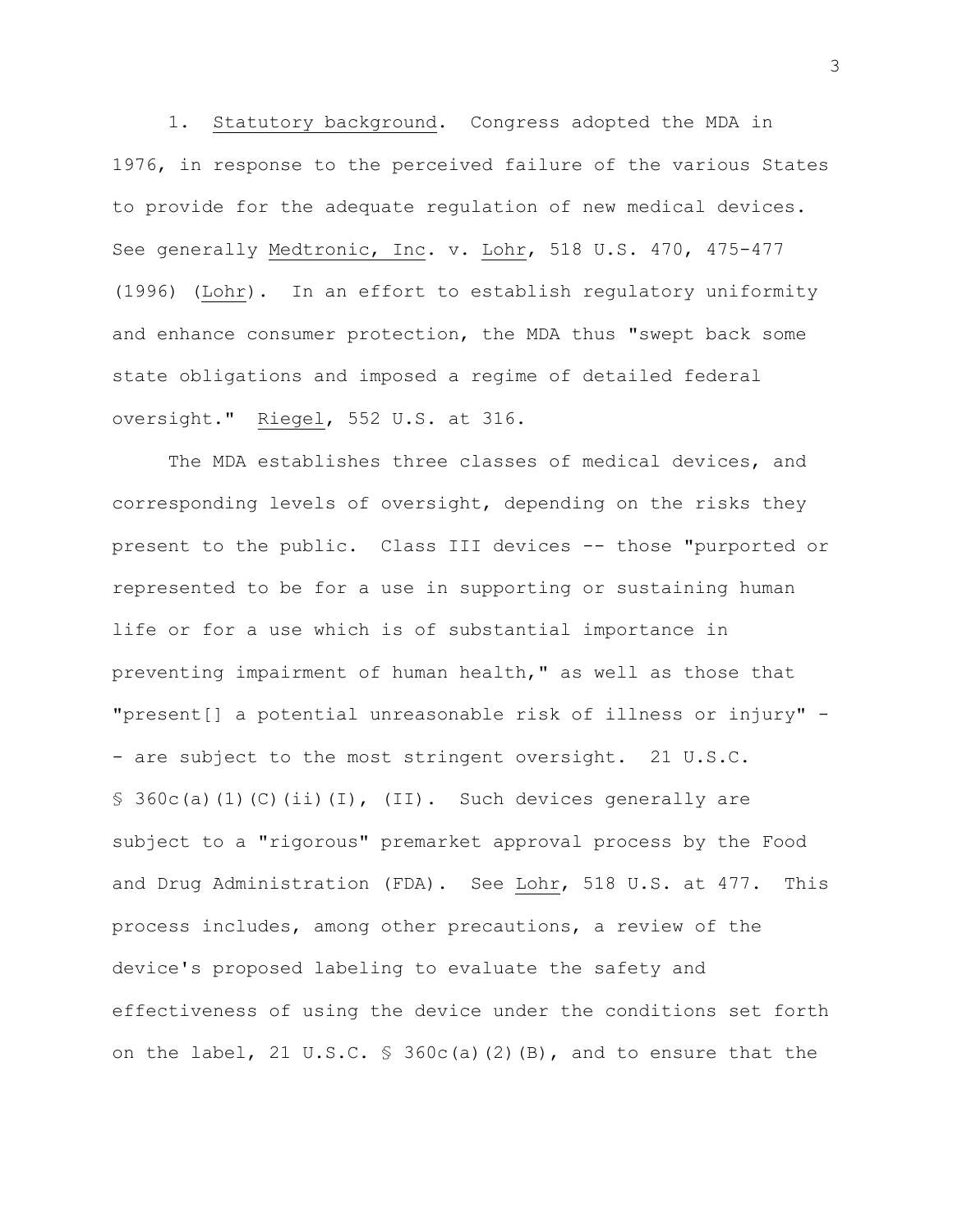proposed labeling is neither false nor misleading, 21 [U.S.C.](https://1.next.westlaw.com/Link/Document/FullText?findType=L&pubNum=1000546&cite=21USCAS360E&originatingDoc=I0cdda5b9df5c11dc8dba9deb08599717&refType=RB&originationContext=document&transitionType=DocumentItem&contextData=(sc.Default)#co_pp_a7830000870a0)   $$360e(d)(1)(A).$  $$360e(d)(1)(A).$ 

Once a medical device has been approved, manufacturers of Class III devices also have continuing duties to comply with regulations and reporting requirements. See generally 21 U.S.C. §§ 360 et seq. The MDA, for example, prohibits the manufacturer from making changes in design specifications, manufacturing processes, labeling, or any other attribute, that would affect safety or effectiveness without FDA permission. See [21 U.S.C.](https://1.next.westlaw.com/Link/Document/FullText?findType=L&pubNum=1000546&cite=21USCAS360E&originatingDoc=I0cdda5b9df5c11dc8dba9deb08599717&refType=RB&originationContext=document&transitionType=DocumentItem&contextData=(sc.Default)#co_pp_701700008cf77) § [360e\(d\)\(5\)\(A\)\(i\).](https://1.next.westlaw.com/Link/Document/FullText?findType=L&pubNum=1000546&cite=21USCAS360E&originatingDoc=I0cdda5b9df5c11dc8dba9deb08599717&refType=RB&originationContext=document&transitionType=DocumentItem&contextData=(sc.Default)#co_pp_701700008cf77) More generally, the FDA's good manufacturing practice regulations impose comprehensive requirements concerning the device-manufacturing process, including a manufacturer's personnel qualifications,<sup>2</sup> buildings,<sup>3</sup> equipment,  $4$  production and process controls,  $5$  packaging and labeling,  $6$  distribution,  $7$  and recordkeeping.  $8$  Additionally, manufacturers are required to inform the FDA of new clinical

|  |  |  | <sup>2</sup> See 21 C.F.R. § 211.25. |                                     |
|--|--|--|--------------------------------------|-------------------------------------|
|  |  |  |                                      | $3$ See, e.g., 21 C.F.R. § 211.42.  |
|  |  |  |                                      | $4$ See, e.g., 21 C.F.R. § 211.63.  |
|  |  |  |                                      | $5$ See, e.g., 21 C.F.R. § 211.110. |
|  |  |  |                                      | $6$ See, e.g., 21 C.F.R. § 211.122. |
|  |  |  | 7 See 21 C.F.R. § 211.150.           |                                     |
|  |  |  |                                      | 8 See, e.g., 21 C.F.R. § 211.180.   |

 $\overline{\phantom{a}}$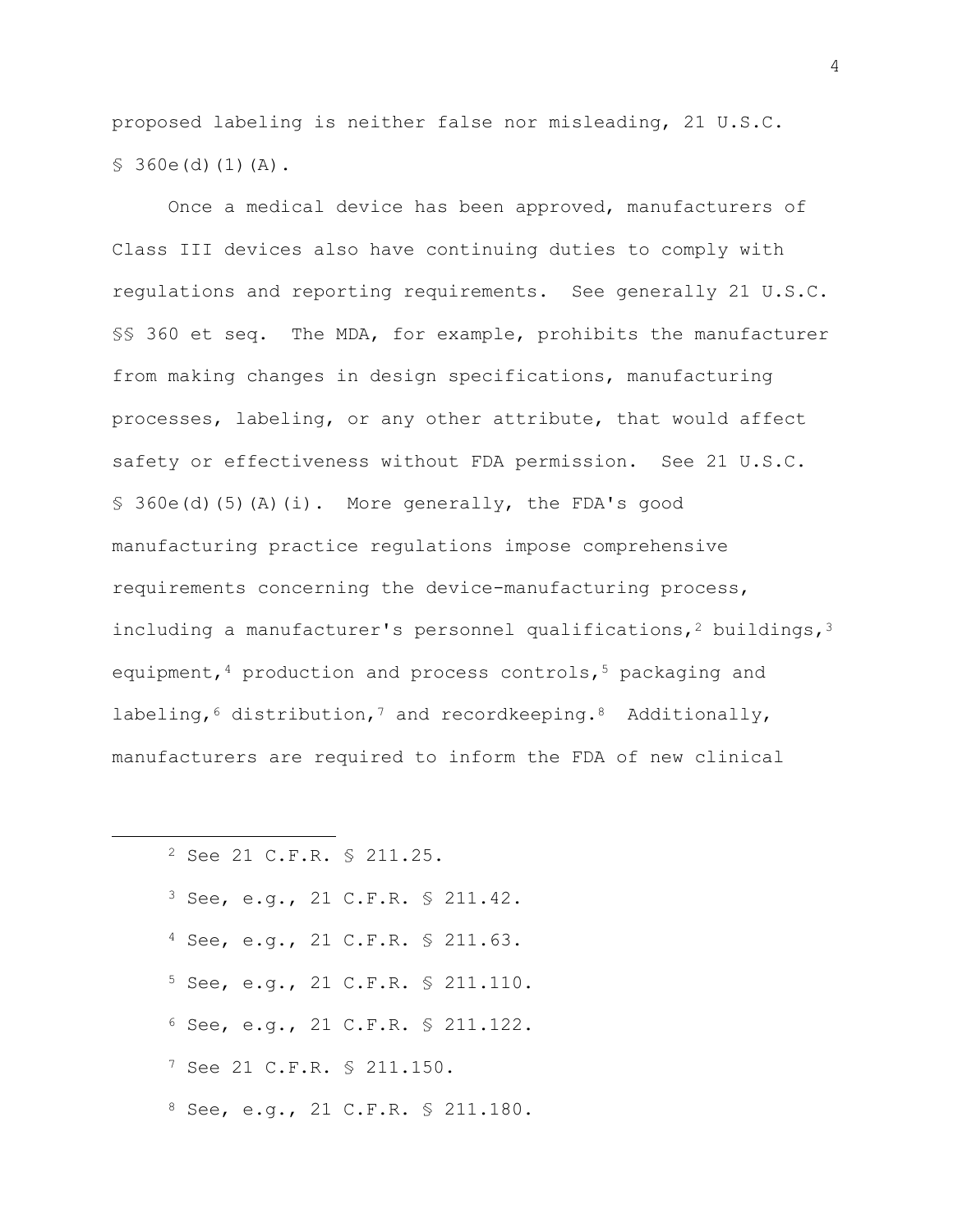investigations or scientific studies concerning the device that the manufacturer is aware of or reasonably should be aware of, see 21 C.F.R. § 814.84(b)(2), and to report incidents in which the device may have caused or contributed to death or serious bodily injury, or malfunctioned in a manner that likely would cause or contribute to death or serious bodily injury if it recurred, see 21 C.F.R. § 803.50(a). The FDA "shall" withdraw approval if it determines that a device is unsafe or ineffective under the conditions of its labeling. 21 U.S.C. § 360h(e). To facilitate this Federal regulatory scheme, the MDA expressly preempts certain State regulation of approved medical devices. Under its preemption clause,

"Except as provided in subsection (b), no State or political subdivision of a State may establish or continue in effect with respect to a device intended for human use any requirement --

"(1) which is different from, or in addition to, any requirement applicable under this chapter to the device, and

"(2) which relates to the safety or effectiveness of the device or to any other matter included in a requirement applicable to the device under this chapter."

21 U.S.C. § 360k(a). An exception in subsection 21 U.S.C. § 360k(b), not relevant here, permits the FDA to exempt some State and local requirements.

2. Factual background. In an attempt to alleviate the symptoms of osteoarthritis in her knees, according to her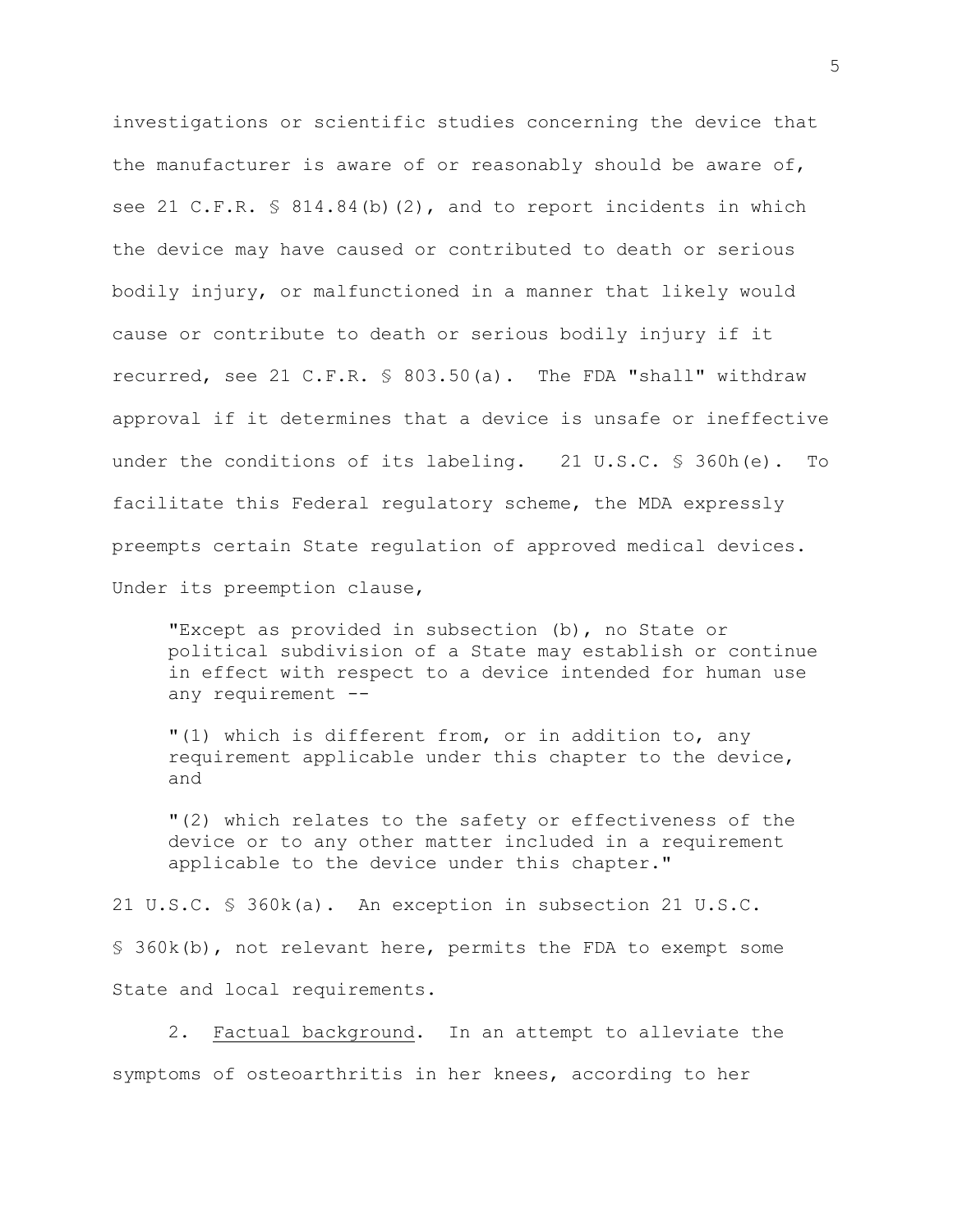complaint, the plaintiff, Patricia Dunn, received two injections of Synvisc-One on June 8, 2015, one in each knee. Synvisc-One is manufactured by Genzyme Corporation (Genzyme) and is a Class III medical device subject to premarket approval under the MDA. Synvisc-One was approved by the FDA in 2009 for the treatment of pain associated with osteoarthritis of the knee in patients who have failed to respond to other treatments.

Immediately after receiving the injections, Dunn experienced severe side effects, including "pain and swelling in her knees, difficulty walking, hip bursitis and systemic pseudoseptic acute arthritis." These side effects caused her to fall several times and ultimately resulted in serious injuries, including a tear to her meniscus and breaking her neck. As a result of these injuries, Dunn asserts that she "experienced significant physical pain and suffering, under[went] surgeries, and endured prolonged hospitalization and physical rehabilitation."

In June 2018, Dunn commenced an action against Genzyme in the Superior Court, asserting that Synvisc-One was "negligently manufactured, designed, distributed, and sold by [Genzyme], and . . . failed to contain appropriate and significant warnings related to its use." Specifically, Dunn sought monetary damages based upon four State law claims: (1) failure to warn; (2) breach of warranty; (3) negligence; and (4) products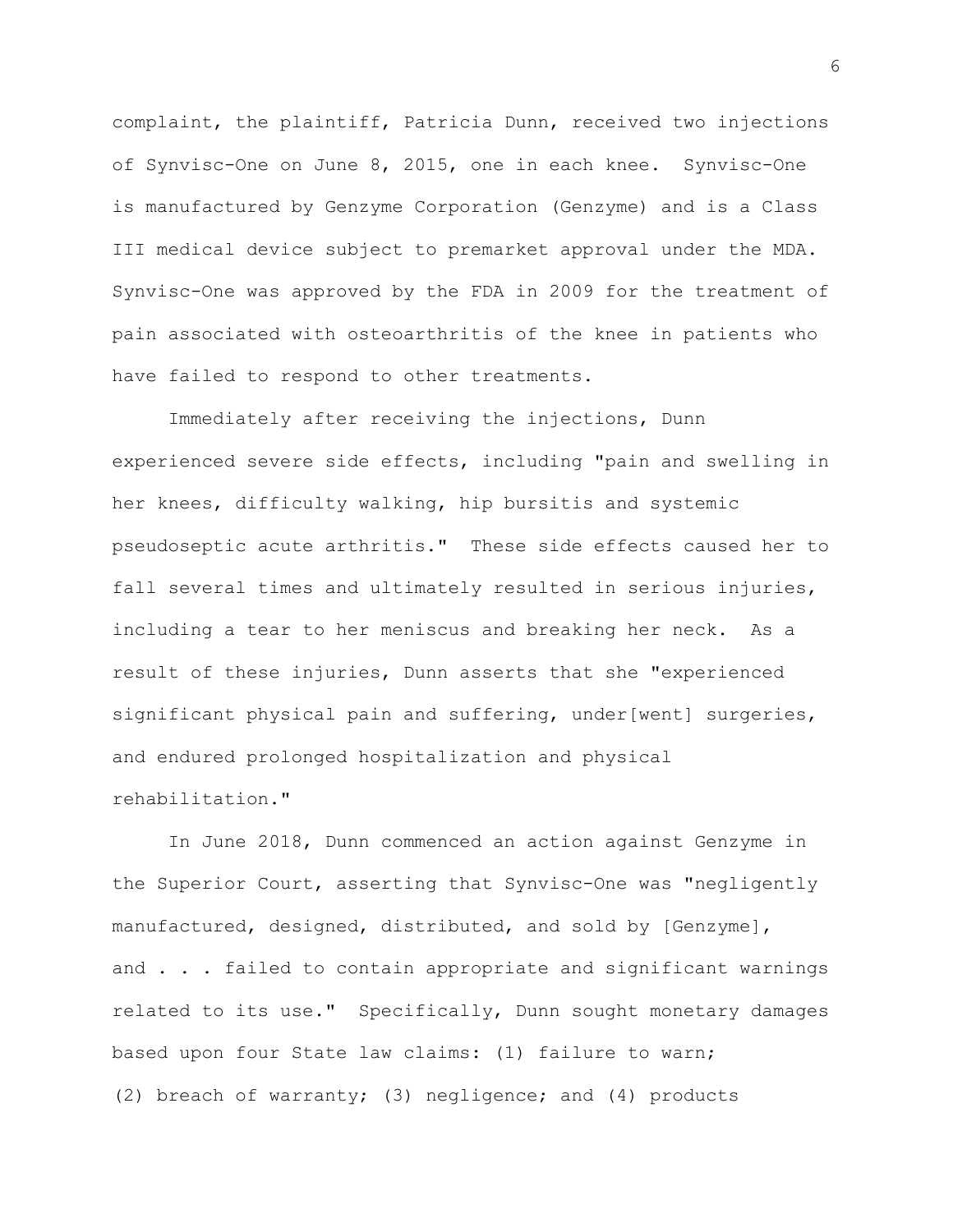liability. In a joint stipulation filed on June 22, 2018, and subsequently approved by the judge, both parties agreed to extend the time within which Dunn could file an amended pleading until August 17, 2018. Dunn, however, failed to meet this deadline. She filed an amended complaint on September 11, 2018, three days before the parties had stipulated that Genzyme was to file its response. In her amended complaint, Dunn added a fifth claim under the Massachusetts consumer protection act, G. L. c. 93A, asserting that Genzyme "undertook certain unfair and deceptive acts or practices."

In response to the amended complaint, Genzyme filed a motion to dismiss pursuant to Mass. R. Civ. P. 12 (b) (6), 365 Mass. 754 (1974), on the grounds that the allegations of both the original complaint and the amended complaint were preempted by Federal regulation and failed to meet the applicable State law pleading standards.

Following a nonevidentiary hearing, the judge denied Genzyme's motion to dismiss, concluding that Dunn had supplied sufficient factual allegations in her complaint to "state a plausible claim for relief" and survive preemption under the MDA. The judge noted that courts, both nationally and in the Commonwealth, have disagreed about the required level of specificity with which a plaintiff must allege a violation of FDA regulations to properly plead State law claims; neither the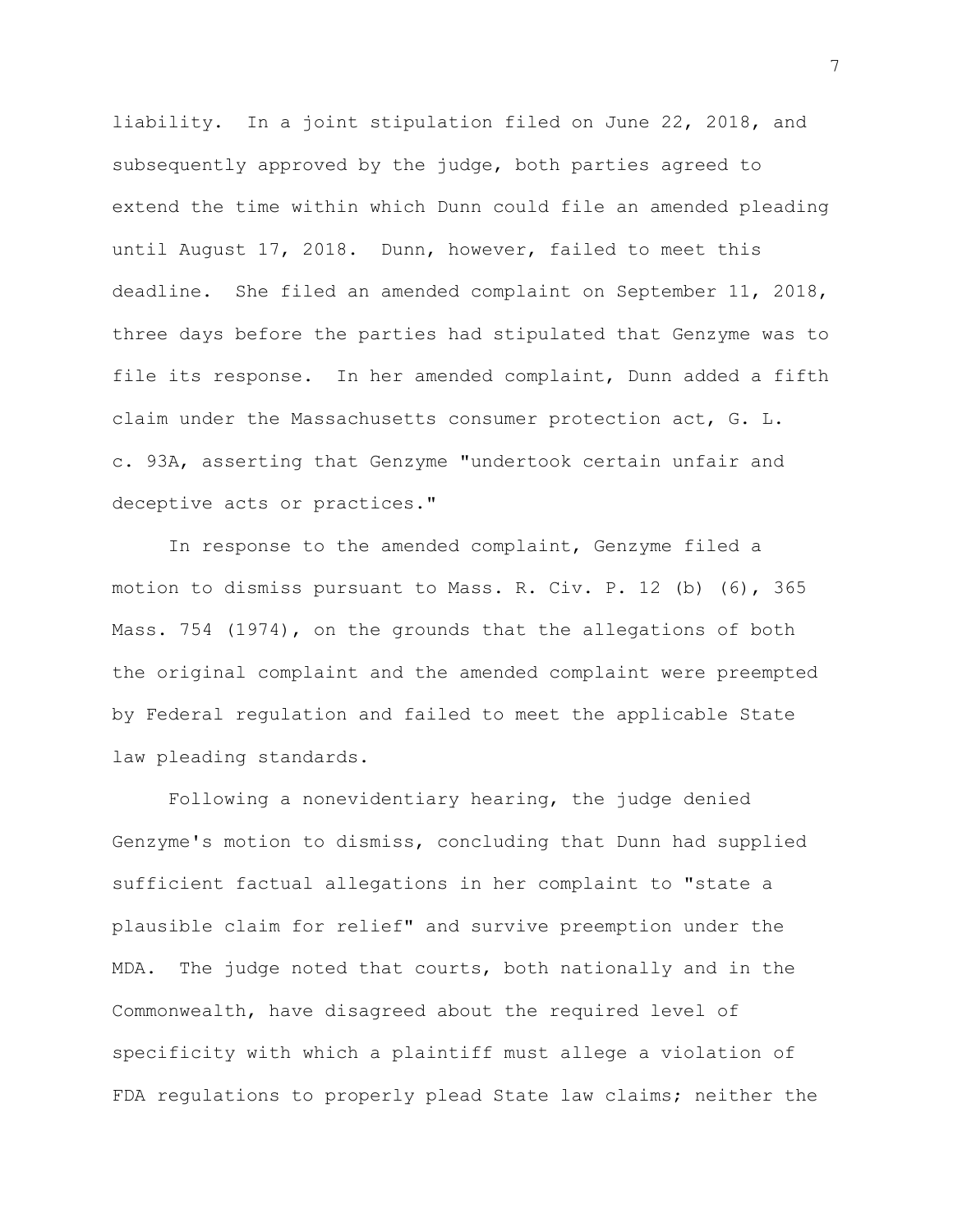United States Supreme Court nor the United States Court of Appeals for the First Circuit has addressed the issue explicitly. Pointing to the decision of the United States Court of Appeals for the Seventh Circuit in Bausch v. Stryker Corp., 630 F.3d 546, 560-561 (7th Cir. 2010), cert. denied 565 U.S. 976 (2011), the judge emphasized the informational disparities between individual plaintiffs and medical device manufacturers that often limit the information available to plaintiffs prior to discovery. The judge also noted that "there [was] nothing to indicate that Dunn had access to any publicly available information which would have permitted her to plead with greater specificity" and, accordingly, determined that the complaint was sufficient, "given the amount of information to which she had access."

Genzyme appealed, and a single justice of the Appeals Court granted Genzyme's application for interlocutory review on the question of the sufficiency of Dunn's complaint. We transferred the matter to this court on our own motion.

3. Standard of review. We review the denial of a motion to dismiss under Mass. R. Civ. P. 12 (b) (6) de novo. See Rafferty v. Merck & Co., 479 Mass. 141, 147 *(*2018); Curtis v. Herb Chambers I-95, Inc., 458 Mass. 674, 676 (2011). Accepting the facts asserted in the complaint as true and drawing all reasonable inferences in the plaintiff's favor, we must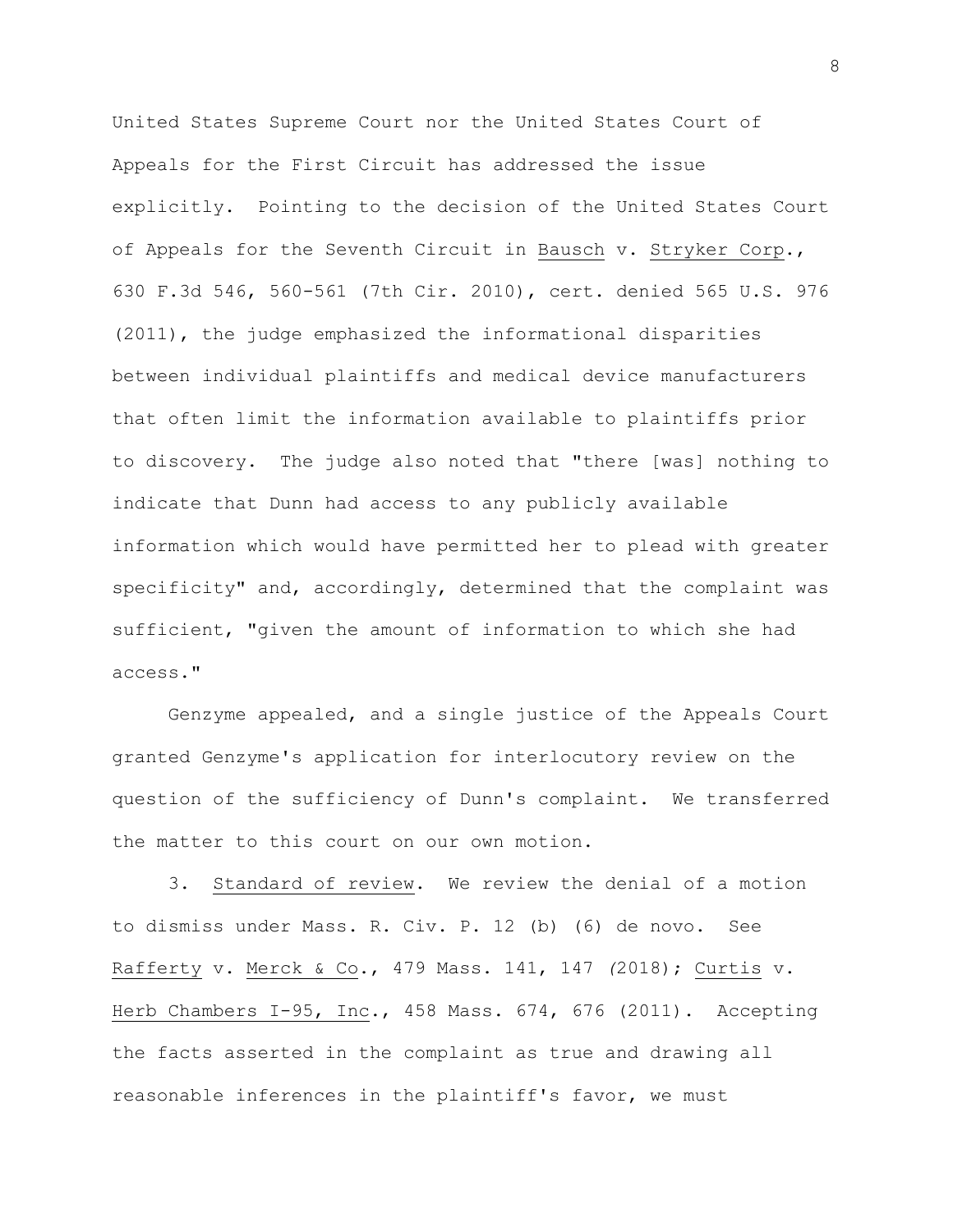determine "whether the factual allegations in the complaint are sufficient, as a matter of law, to state a recognized cause of action or claim, and whether such allegations plausibly suggest an entitlement to relief." See Dartmouth v. Greater New Bedford Regional Vocational Tech. High Sch. Dist., 461 Mass. 366, 374 (2012). See also A.L. Prime Energy Consultant, Inc. v. Massachusetts Bay Transp. Auth., 479 Mass. 419, 424 (2018); Edwards v. Commonwealth, 477 Mass. 254, 260 (2017).

4. Discussion. In assessing the sufficiency of Dunn's complaint, we turn first to the issue of Federal preemption. The relative specificity of the pleadings under State law is irrelevant if constitutional principles preclude the assertion of State law claims in light of existing Federal regulation. See, e.g., Gade v. National Solid Wastes Mgt. Ass'n, 505 U.S. 88, 108 (1992) ("under the Supremacy Clause, from which our preemption doctrine is derived, any [S]tate law, however clearly within a State's acknowledged power, which interferes with or is contrary to [F]ederal law, must yield" [quotations omitted]). We then evaluate whether any of Dunn's claims that survive a preemption analysis also satisfy the Massachusetts pleading requirements, as set forth in Iannacchino, 451 Mass. at 636. In order for this court to affirm the judge's denial of the motion to dismiss, Dunn's claims must satisfy both requirements.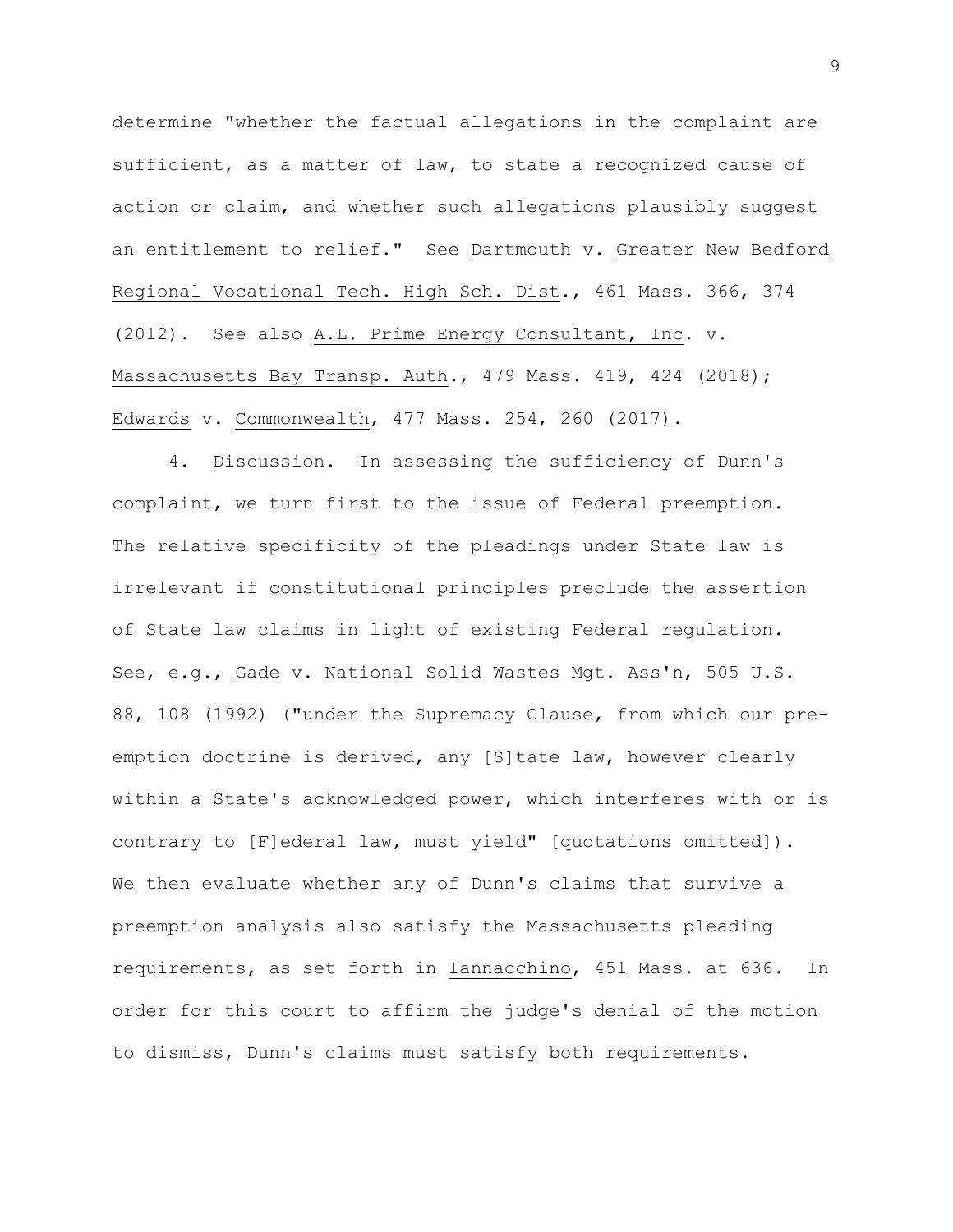a. Preemption. Analysis under the supremacy clause begins "with the assumption that the historic police powers of the States [are] not to be superseded by . . . Federal Act unless that [is] the clear and manifest purpose of Congress." Cipollone v. Liggett Group, Inc., 505 U.S. 504, 516 (1992), quoting Rice v. Santa Fe Elevator Corp., 331 U.S. 218, 230 (1947). A congressional intent to preempt State law may be stated explicitly in statutory language, or implicitly within the structure and purpose of a statute. See Cipollone, supra, quoting Jones v. Rath Packing Co., 430 U.S. 519, 525 (1977). The MDA, under which Synvisc-One is regulated, includes such language, and preempts State requirements "different from, or in addition to, any requirement applicable . . . to the device" under Federal law. 21 U.S.C. § 360k(a)(1).

In Riegel, 552 U.S. at 321-325, the United States Supreme Court set forth a two-part analysis for determining whether a plaintiff's State law claims are preempted under the MDA. First, the reviewing court must determine whether the FDA has imposed requirements applicable to the medical device at issue. See id. at 321. Second, the court must decide whether the particular State law claims are preempted because they are "different from, or in addition to, any requirement applicable . . . to the device" under Federal law. 21 U.S.C. § 360k(a)(1) (2020). See Riegel, supra at 323. The court has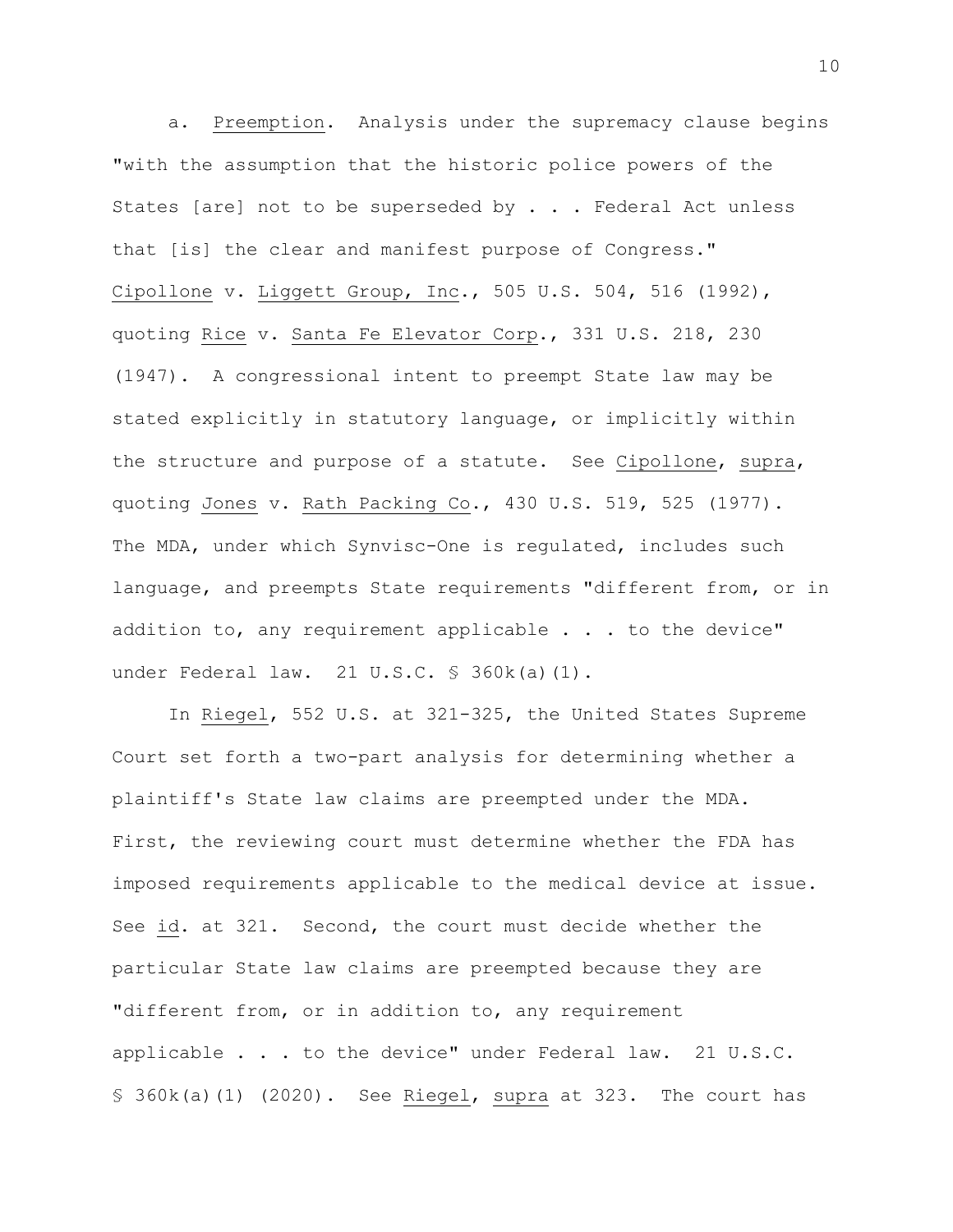said that the language of the MDA "does not prevent a State from providing a damages remedy for claims premised on a violation of FDA regulations; the [S]tate duties in such cases 'parallel,' rather than add to, [F]ederal requirements." Id. at 330. Thus, plaintiffs may bring so-called "parallel" State claims, i.e., tort and other claims that are based on, or coextensive with, violations of Federal statutes and regulations. See Lohr, 518 U.S. at 495. See also Hughes v. Boston Scientific Corp., 631 F.3d 762, 770 (5th Cir. 2011) ("claims for negligent failure to warn or negligent manufacturing of a device are not preempted, provided that such claims are premised entirely on violation of the applicable federal requirements"); Bausch, 630 F.3d at 552 ("section 360k protects a medical device manufacturer from liability to the extent that it has complied with [F]ederal law, but it does not extend protection from liability where the [State tort] claim is based on a violation of [F]ederal law"). Common-law duties are among the State law claims that may survive preemption. Riegel, supra at 323-324.

Turning to Dunn's complaint, we conclude that all of her claims satisfy the preemption standard.

The first question, as to whether the FDA has imposed requirements applicable to the device at issue, undoubtedly can be answered in the affirmative. As in Riegel, 552 U.S. at 321- 323, the record establishes that Synvisc-One is a stringently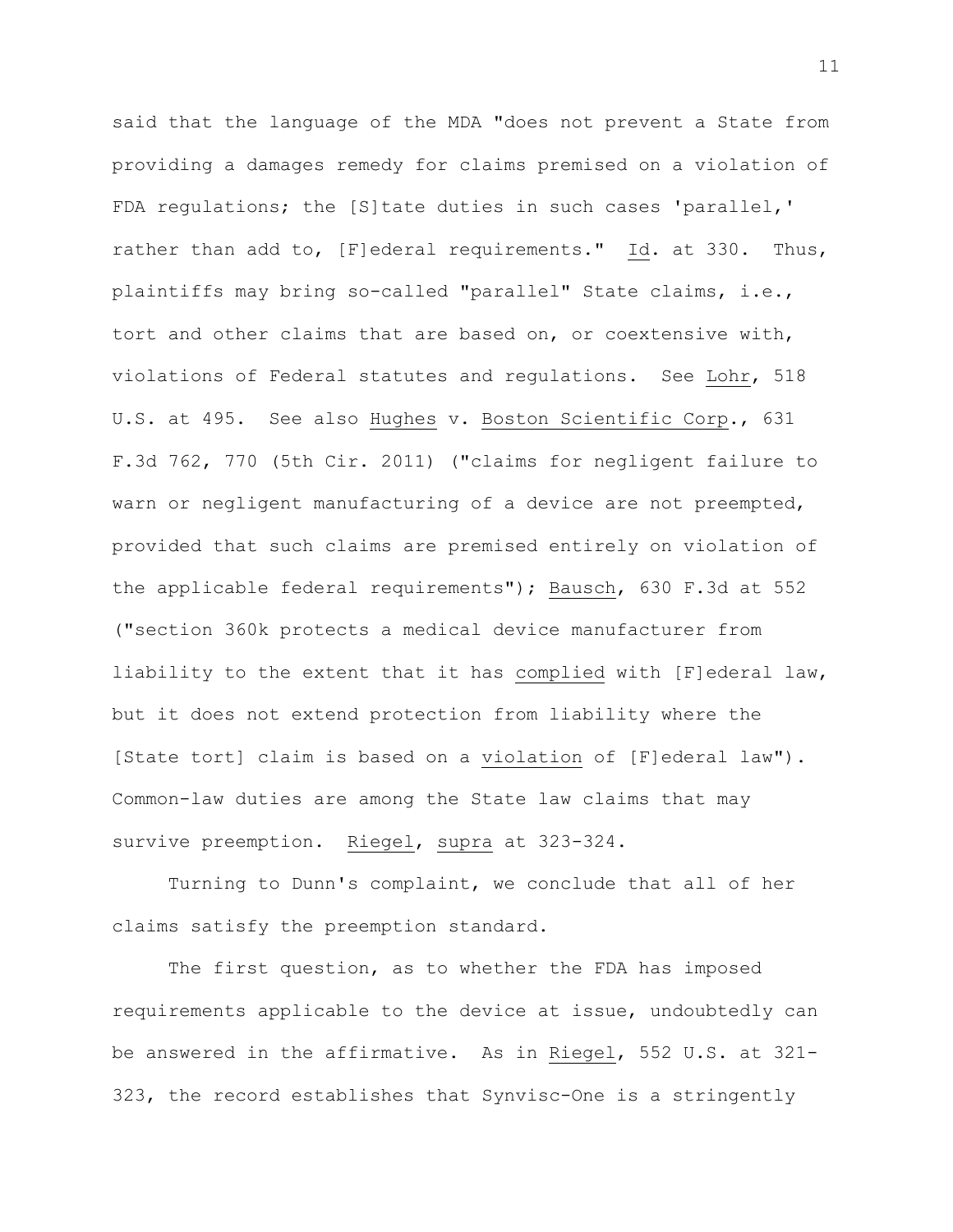regulated Class III medical device under the MDA. The premarket approval process thus imposes Federal requirements under 21 U.S.C. § 360k.

With respect to the second part of the analysis, the complaint describes each of Dunn's five claims in very limited detail, but the assertions contained therein are consistent with claims under Massachusetts law that "parallel" violations of Federal statutes and regulations. The claims -- negligent failure to warn, breach of warranty, negligent manufacture, products liability, and violations of G. L. c. 93A -- all can be interpreted as coextensive with the comprehensive Federal requirements imposed on Genzyme under the MDA, such as, for example, those regulating production and process controls, see, e.g., 21 C.F.R. § 211.110, and packaging and labeling, see, e.g., 21 C.F.R. § 211.122. In other words, enforcing these State law obligations "'parallel[s],' rather than add[s] to, [F]ederal requirements." Riegel, 552 U.S. at 330.

We will not require plaintiffs who are asserting parallel State law claims to plead specific facts, such as the precise Federal regulations purportedly violated or the precise relationship between State and Federal requirements, to meet our ordinary, notice-pleading standard. "Although the complaint would be stronger with such detail, we do not believe the absence of those details shows a failure to comply" with the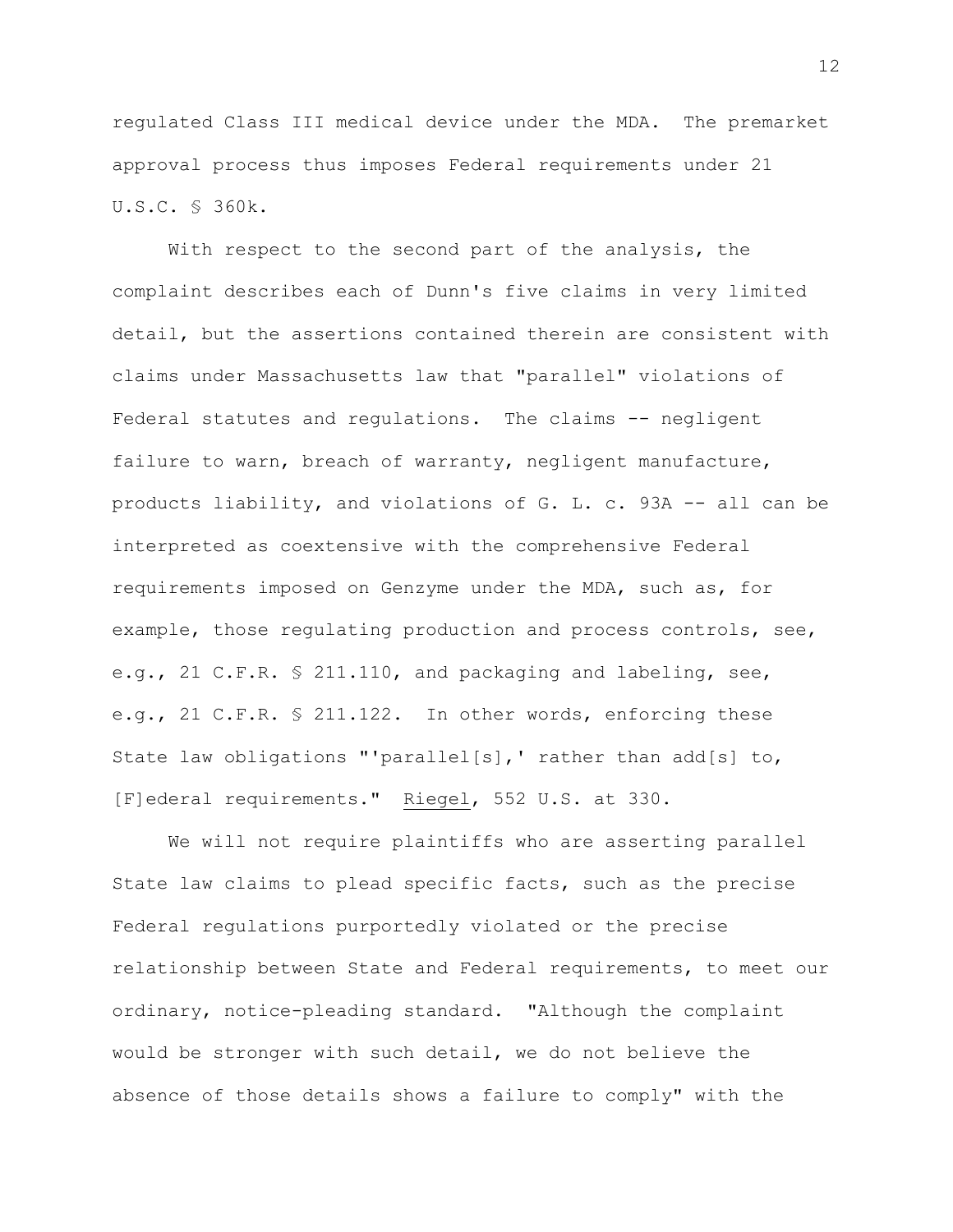requirements. Bausch, 630 F.3d at 560. See Rosbeck v. Corin Group, PLC, 140 F. Supp. 3d 197, 210 (D. Mass. 2015). "Nothing in § 360k denies [Massachusetts] the right to provide a traditional damages remedy for violations of common-law duties when those duties parallel [F]ederal requirements." Lohr, 518 U.S. at 495. Thus, Dunn's claims fit within the "narrow gap through which a plaintiff's [S]tate-law claim must fit if it is to escape express or implied preemption" under the MDA. Riley v. Cordis Corp., 625 F. Supp. 2d 769, 777 (D. Minn. 2009).

b. Sufficiency of State law pleadings. As the judge indicated, there is a wide disparity in views among the few Federal circuit courts that have examined the level of specificity necessary to plead State law claims in order to survive preemption under the MDA. Compare Wolicki-Gables v. Arrow Int'l, Inc., 634 F.3d 1296, 1301 (11th Cir. 2011) ("A plaintiff must allege that the defendant violated a particular [F]ederal specification referring to the device at issue" [quotation and citation omitted]), with Bausch, 630 F.3d at 560 (declining to require that plaintiffs "specify the precise defect or specific [F]ederal regulatory requirements that were allegedly violated"). See Otis-Wisher v. Medtronic, Inc., 616 Fed. Appx. 433, 434 (2d Cir. 2015) (applying traditional pleading standard in assessing State law claims purportedly preempted under MDA). While no appellate courts in the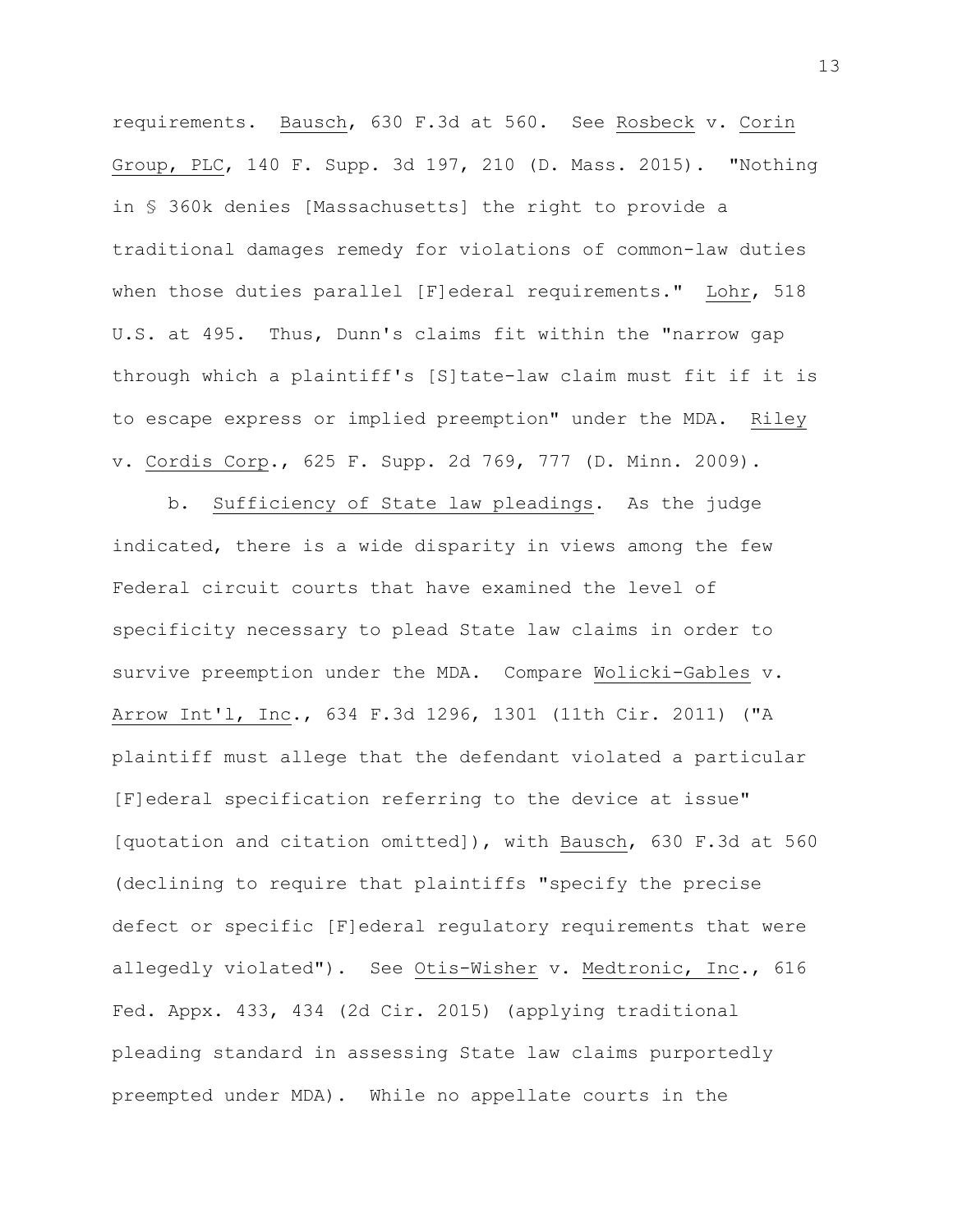Commonwealth appear to have addressed this issue, a few Superior Court judges have; this disparity is evident as well among those judges. Compare Morris vs. Rotolo, Mass. Super. Ct., No. 12- 04046 (Middlesex County Jan. 15, 2014) (requiring plaintiffs to plead in detail Federal requirement purportedly violated), with Phillips vs. Medtronic, Inc., Mass. Super. Ct., No. SUCV2009-05286-A (Suffolk County July 10, 2012) (concluding that "plaintiffs need not plead a parallel claim with any degree of heightened specificity").

Under Mass. R. Civ. P. 8 (a) (1), 365 Mass. 749 (1974), a complaint must include only "a short and plain statement of the claim showing that the pleader is entitled to relief." Thus, "[t]o survive a motion to dismiss, the facts alleged and the reasonable inferences drawn therefrom must plausibly suggest . . . an entitlement to relief" (quotation and citation omitted). Coghlin Elec. Contrs., Inc. v. Gilbane Bldg. Co., 472 Mass. 549, 554 (2015). While a complaint need not include "detailed factual allegations[,] a plaintiff's obligation to provide the grounds of his [or her] entitle[ment] to relief requires more than labels and conclusions." Iannacchino, 451 Mass. at 636, quoting Bell Atl. Corp. v. Twombly, 550 U.S. 544, 555 (2007) (Twombly). Such factual allegations "must be enough to raise a right to relief above the speculative level . . . [based] on the assumption that all the allegations in the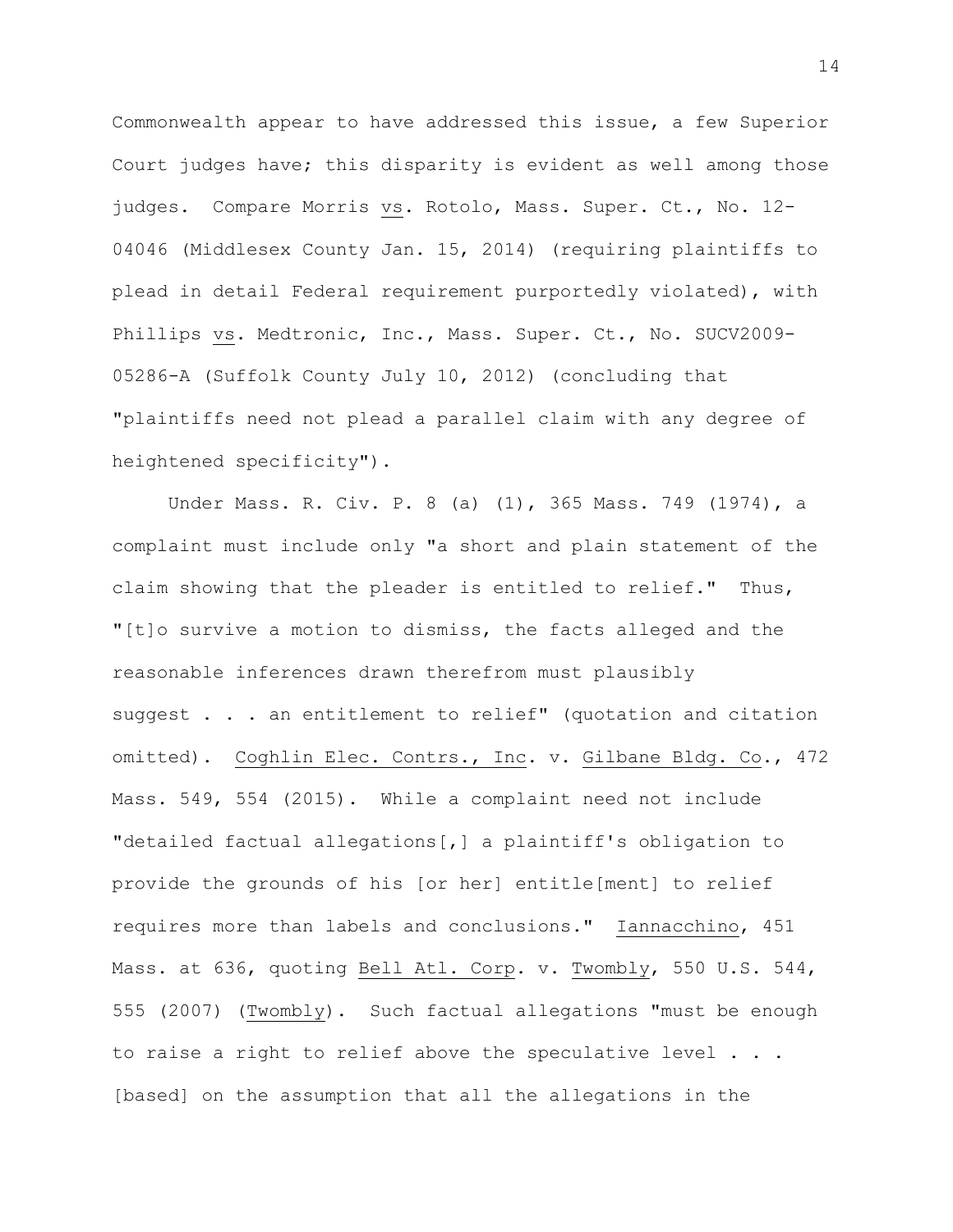complaint are true (even if doubtful in fact)." Iannacchino, supra, quoting Twombly, supra. See Galiastro v. Mortgage Elec. Registration Sys., Inc., 467 Mass. 160, 165 (2014); Lopez v. Commonwealth, 463 Mass. 696, 700-701 (2012).

Although Genzyme asserts that it is not asking that a heightened pleading standard be applied to Dunn's complaint, its interpretation of Iannacchino effectively requires such a standard for plaintiffs asserting parallel, State-law claims regarding MDA-regulated medical devices. For example, Genzyme contends that Dunn's complaint is insufficient because it "never states which [premarket approval] requirements Genzyme purportedly violated, nor describes how Genzyme allegedly violated them." Mandating that plaintiffs provide such details at the pleading stage extends well beyond Iannacchino's noticepleading standard, see Iannacchino, 451 Mass. at 636, and essentially mirrors the level of specificity required to plead fraud. See Mass. R. Civ. P. 9 (b), 365 Mass. 751 (1974). See, e.g., Equipment & Sys. for Indus., Inc. v. Northmeadows Constr. Co., 59 Mass. App. Ct. 931, 931–932 (2003) ("At a minimum, a plaintiff alleging fraud must particularize the identity of the person[s] making the representation, the contents of the misrepresentation, and where and when it took place. In addition, the plaintiff should specify the materiality of the misrepresentation, its reliance thereon, and resulting harm").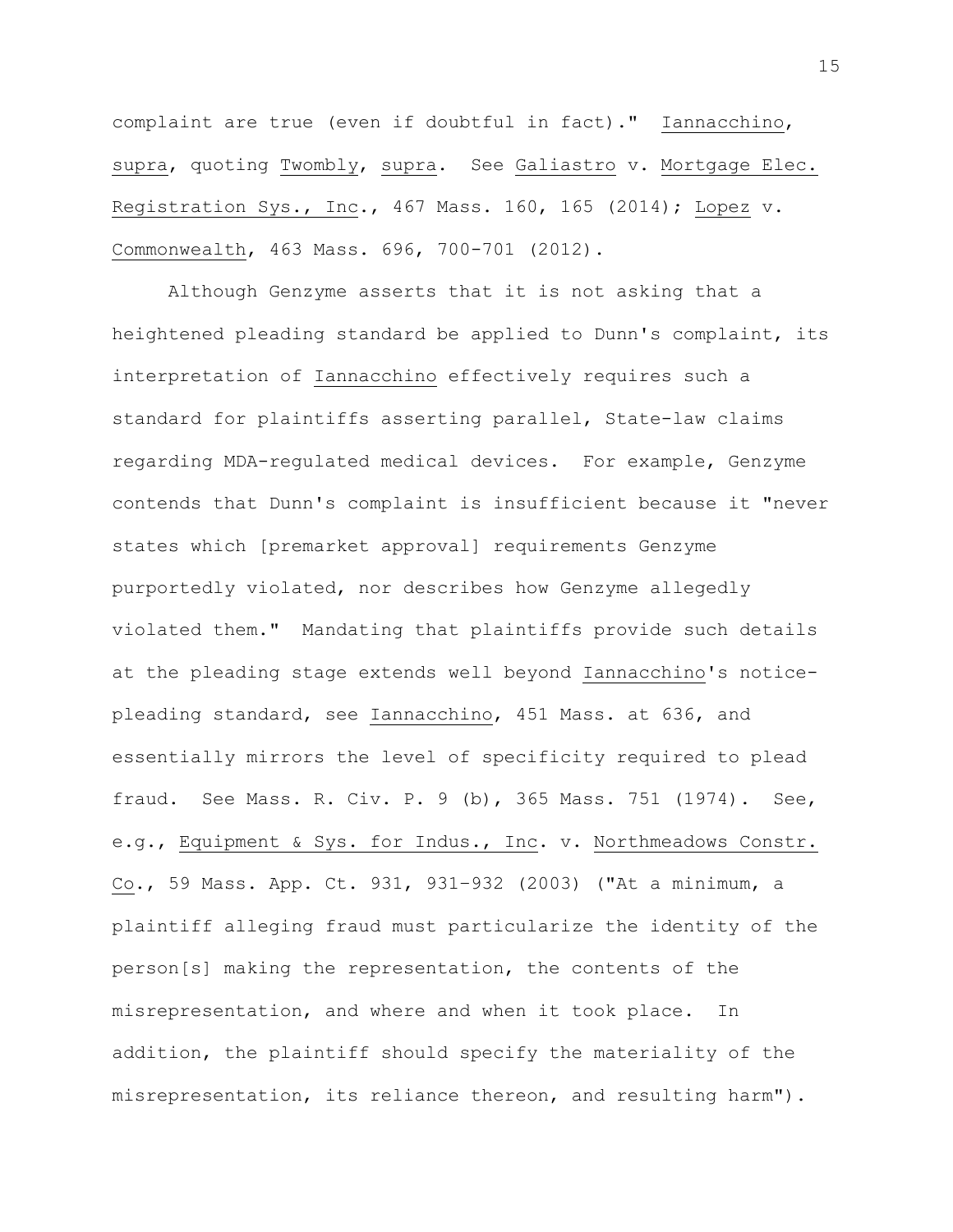We decline to require that plaintiffs asserting State common-law claims regarding MDA-regulated medical devices plead these parallel claims in greater specificity than otherwise would be required under the plausibility standard set forth in Iannacchino, 451 Mass. at 636. Cf. Bass v. Stryker Corp., 669 F.3d 501, 509 (5th Cir. 2012); In re Medtronic, Inc., 623 F.3d 1200, 1212 (8th Cir. 2010) (Melloy, J., concurring). Rule 9 (b) of the Rules of Civil Procedure does not impose any special requirement that such a claim be pleaded with particularity, as it does for other types of claims, such as for fraud, see, e.g., Tetrault v. Mahoney, Hawkes & Goldings, 425 Mass. 456, 463 n.7 (1997), and we discern no reason to do so. Otherwise put, plaintiffs asserting parallel State-law claims based upon a violation of FDA regulations must articulate only "factual allegations plausibly suggesting (not merely consistent with) an entitlement to relief" (quotation and citation omitted), Iannacchino, 451 Mass. at 636, in order to satisfy the Commonwealth's pleading standard; plaintiffs need not point to conclusive or specific evidence of such violations, as would be required under a heightened pleading standard, see id.

None of Dunn's claims meets this standard. Dunn asserts that the "reasonably foreseeable use of Synvisc-One involved significant dangers not readily obvious to the ordinary user of the product"; Synvisc-One had "dangerous propensities that were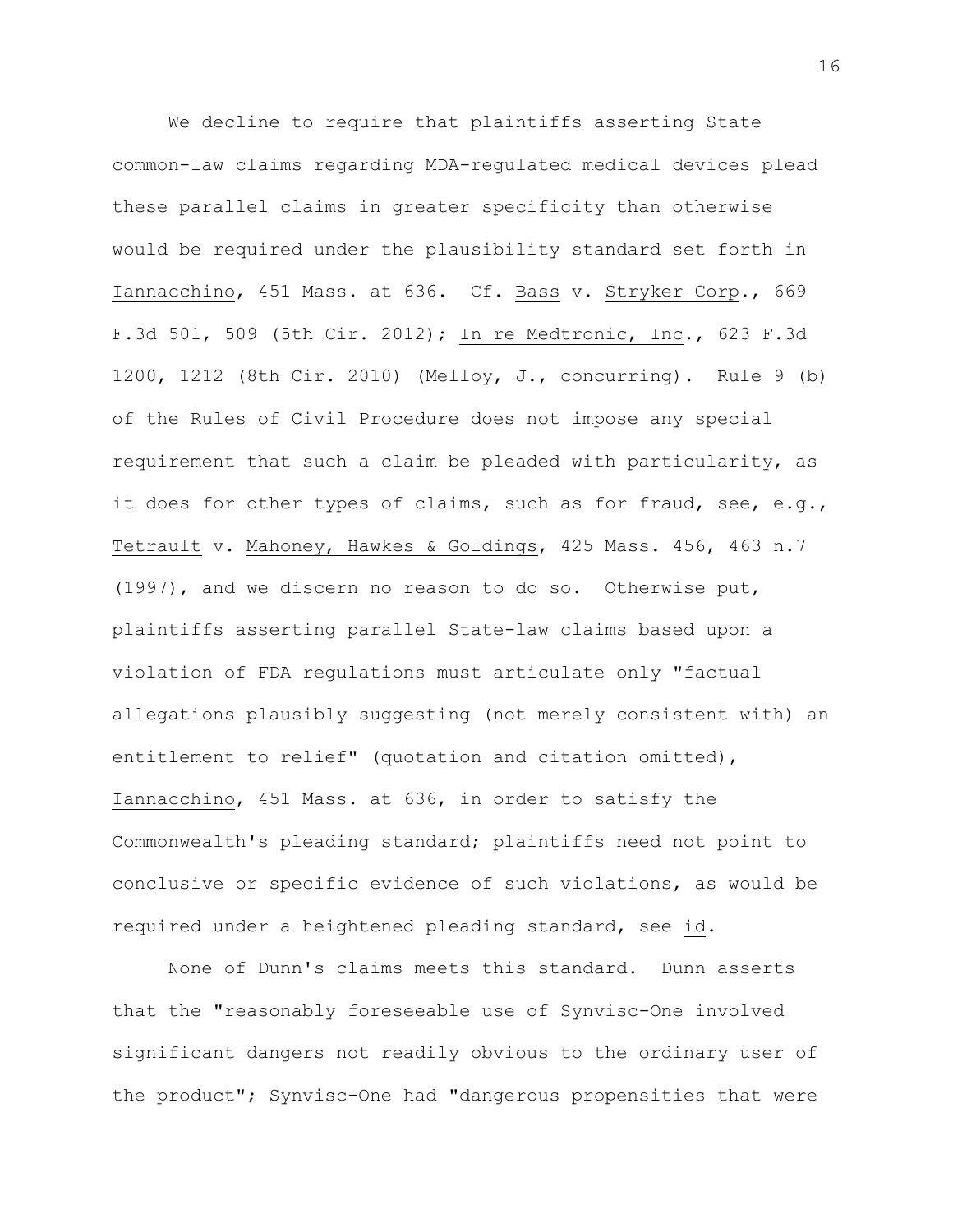known or reasonably knowable to [Genzyme] at the time of its manufacture and distribution of Synvisc-One"; Synvisc-One posed "known or reasonably knowable dangers"; or, alternatively, that the "Synvisc-One that was ultimately injected into [Dunn] was adulterated and defectively manufactured, distributed, marketed, and sold" by Genzyme. No factual allegations are, however, provided upon which to ground these "labels and conclusions." Iannacchino, 451 Mass. at 636, quoting Twombly, 550 U.S. at 555. In contrast to the judge, we discern insufficient facts in the complaint "'plausibly [to suggest]' . . . an entitlement to relief." Iannacchino, supra, quoting Twombly, supra. The complaint, as is, "require[s] a fact finder to jump from one inference to another absent any of the necessary factual support." Edwards, 477 Mass. at 265.

Fundamentally, the complaint does not proffer sufficient factual assertions that plausibly establish causality between Genzyme's purportedly tortious activities and Dunn's injuries. Rather, the complaint seems to imply that the temporal proximity between the injections of Synvisc-One and Dunn's injuries alone is sufficient to establish the necessary element of causality.<sup>9</sup>

 $\overline{\phantom{a}}$ 

<sup>9</sup> At the hearing on Genzyme's motion to dismiss, and during argument before this court, both parties referenced the legal doctrine of res ipsa loquitur. This doctrine "permits a trier of fact to draw an inference of negligence in the absence of a finding of a specific cause of the occurrence when an accident is of the kind that does not ordinarily happen unless the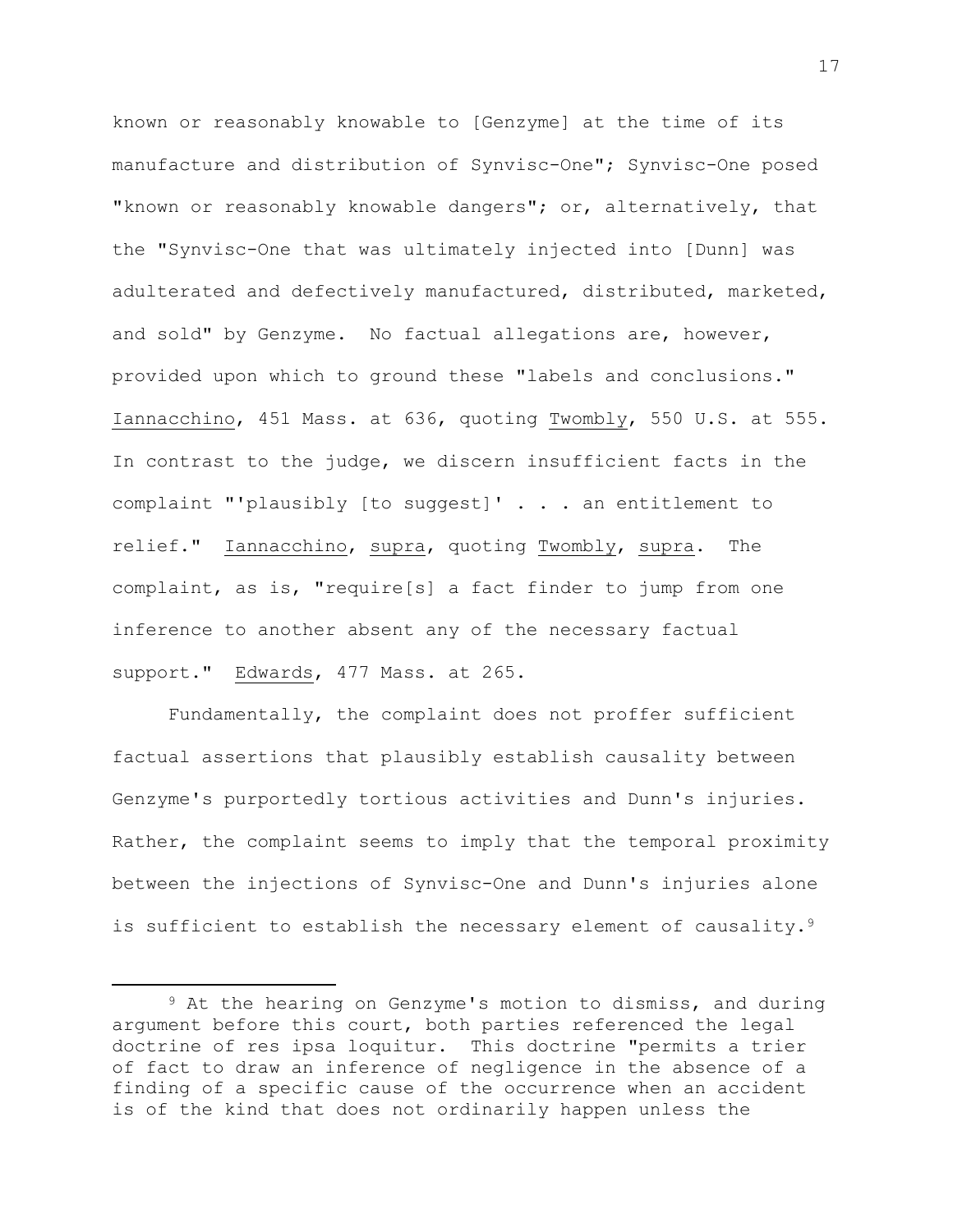A comparison with complaints that courts have deemed sufficient to allege parallel State-law claims is instructive. For instance, a Superior Court judge determined that a plaintiff's factual allegations, which drew upon the defendant's own admissions, plausibly suggested "a causal connection" between the purported defect in the medical device at issue and the resultant harm. This connection was sufficient to survive the defendant's motion to dismiss. See Dwyer vs. Boston Scientific Corp., Mass. Super. Ct., No. MICV2014-04747 (Middlesex County Apr. 2, 2015). Similarly, in Bausch, 630 F.3d at 559, the United States Court of Appeals for the Seventh Circuit concluded that the plaintiff's complaint was adequate based, in part, on the inclusion of evidence that the defendant manufacturer not only had received complaints regarding the failure of its medical device but also recalled the device based on that specific defect, the same defect that allegedly caused the plaintiff's injury. The complaints in these cases contrast markedly with Dunn's complaint, which invokes no facts --

 $\overline{a}$ 

defendant was negligent in some respect and other responsible causes including conduct of the plaintiff are sufficiently eliminated by the evidence." Enrich v. Windmere Corp., 416 Mass. 83, 88 (1993). It does not "overcome the lack of evidence of the defendant's negligence." Id. Because Dunn did not plead adequate facts to establish negligence, she may not invoke this doctrine**.**